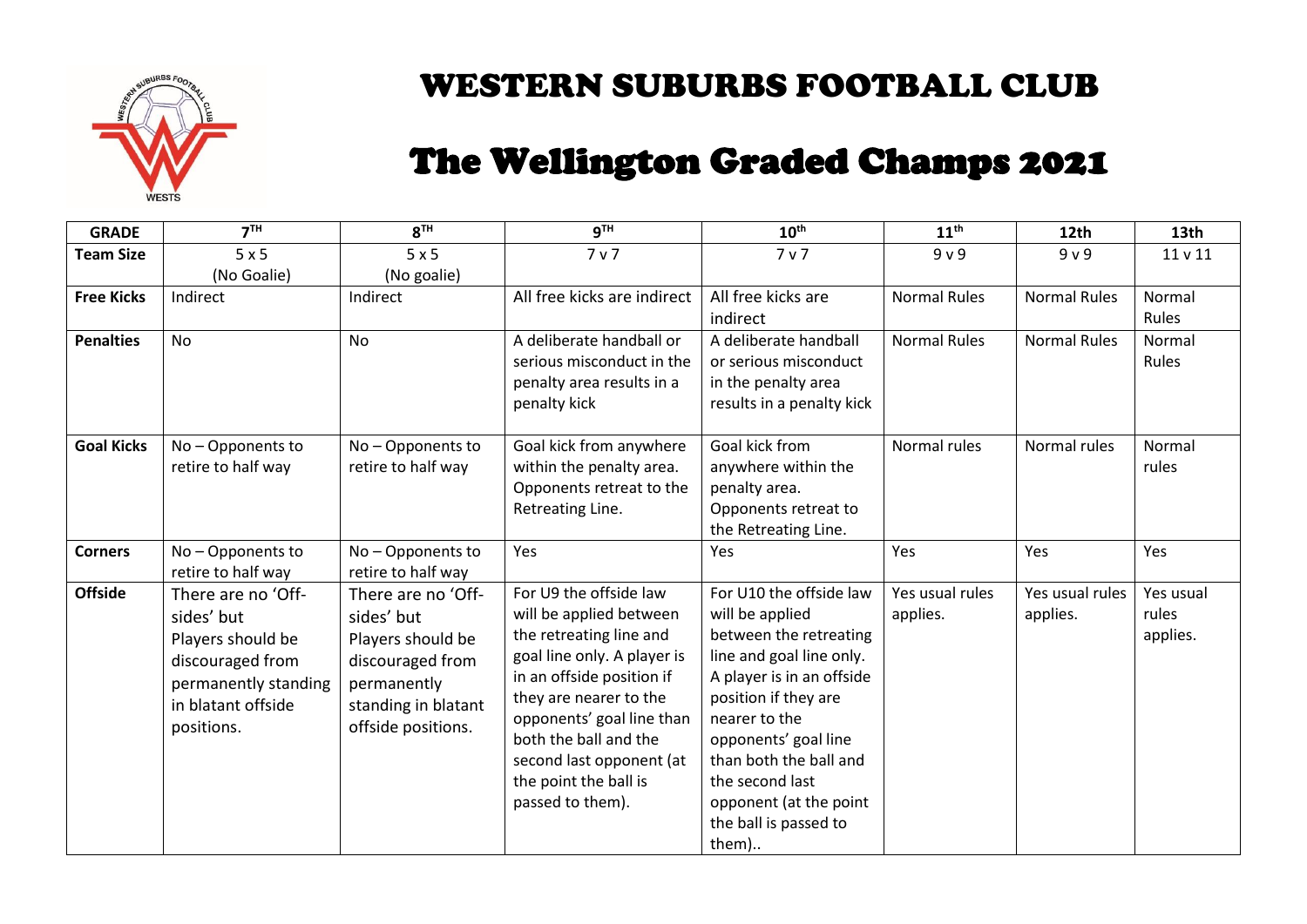| <b>Throw Ins</b>  | There are no throw       | There are no throw     | Yes | Yes | Yes | Yes | Yes |
|-------------------|--------------------------|------------------------|-----|-----|-----|-----|-----|
|                   | ins. The ball is to be   | ins. The ball is to be |     |     |     |     |     |
|                   | kicked or dribbled       | kicked or dribbled     |     |     |     |     |     |
|                   | into play from behind    | into play from         |     |     |     |     |     |
|                   | the side line. The       | behind the side line.  |     |     |     |     |     |
|                   | defending team           | The defending team     |     |     |     |     |     |
|                   | should retreat to 5m     | should retreat to      |     |     |     |     |     |
|                   | away from the ball       | 5m away from the       |     |     |     |     |     |
|                   | until play is restarted. | ball until play is     |     |     |     |     |     |
|                   |                          | restarted.             |     |     |     |     |     |
|                   |                          |                        |     |     |     |     |     |
| <b>Squad Size</b> |                          | 8                      | 10  | 10  | 12  | 12  | 15  |

#### **Start Time**

The tournament will start at 9.00am sharp on both Saturday and Sunday. An information meeting for all coaches and managers will be held in the clubrooms at **8.30am sharp** for 7th – 12th Grade competitions. Grade 13 coaches & managers can meet directly at Adventure Park Whitby to be briefed by tournament officials ahead of the first games.

#### **Cancellation Policy**

Any risk of cancellation will be communicated to teams the night before the tournament commences. A final call will be made at the earliest possible time on the morning of the event, cancellation notices will be put on our website [www.westernsuburbs.co.nz](http://www.westernsuburbs.co.nz/) .

There is no cancellation date for this event, in general we play rain or shine.

## **Tournament Structure for Under 7 – Under 12 competitions**

In each grade there will be 4 pools of 4 teams. The top two teams progress to compete in the 'Cup' and 'Plate' finals. The bottom two teams progress to compete in the 'Bowl' and 'Shield' finals. In some grades there may be 4 pools of 5 teams to accommodate team entries.

- Unlimited number of rolling subs will be allowed during the game.
- Game times will be controlled by a hooter.
- Girls can play down a grade, as per Capital Football regulations.
- Lines will either be painted or marked with cones.
- Coaching only from the sidelines.